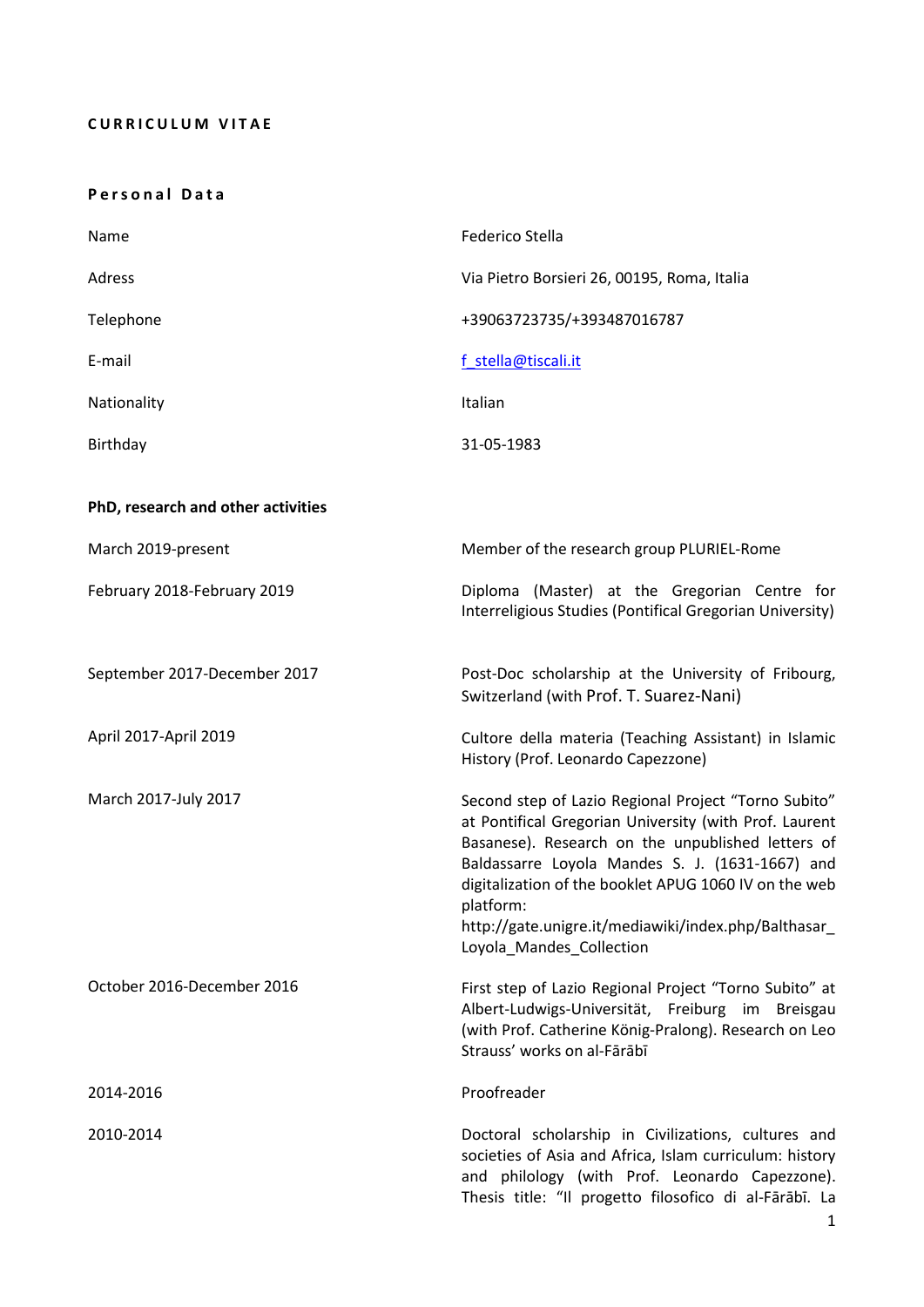funzione epistemologica e politica delle scienze filosofiche e delle scienze religiose". Sapienza University of Rome, faculty of Literature and Philosophy

**Field of Studies Field of Studies Philosophy, Political philosophy, History of** Philosophy, Medieval Islamic Philosophy, History of Christian-Muslim Relations, Interreligious Studies

# **Period of research in other countries and various activities**

| September-December 2017 | Seminar: La métaphysique des lois dans la<br>pensée médiévale et prémoderne (Prof. T.<br>Suarez-Nani), Université de Fribourg.        |
|-------------------------|---------------------------------------------------------------------------------------------------------------------------------------|
| September 2017          | Summer School Alti Studi Mediterranei e Istituto<br>Jacques Maritain (Basilicata)                                                     |
| <b>July 2017</b>        | Alti Studi Mediterranei e Istituto Jacques Maritain-<br>Pace e dialogo tra le culture e le religioni del<br>Mediterraneo (Basilicata) |
| <b>July 2013</b>        | Research at the library of Albert-Ludwigs-Universität,<br>Freiburg                                                                    |
| January 2013            | Research at the library of Inalco, Paris                                                                                              |
| September 2012          | Research at the library of Inalco, Paris                                                                                              |
| September 2012          | Research at the library of Sorbonne, Paris                                                                                            |
| September 2012          | Research at the library of University of Padova                                                                                       |
| August 2012             | Research at the library of Albert-Ludwigs-Universität,<br>Freiburg                                                                    |
| August 2012             | Research at the library of Goethe-Universität,<br>Frankfurt am Main                                                                   |
| May 2011                | Seminar at University of Padova                                                                                                       |
| May 2011                | Seminar at Sapienza University of Rome                                                                                                |
| <b>Formation</b>        |                                                                                                                                       |
| 2003-2010               | Faculty of Literature and Philosophy at Sapienza<br>University of Rome-                                                               |
| Master's Degree         | Master's degree in History of Philosophy. Vote:<br>110/110 with lode                                                                  |
| <b>Working skills</b>   | Experience in library and good informatics skills.                                                                                    |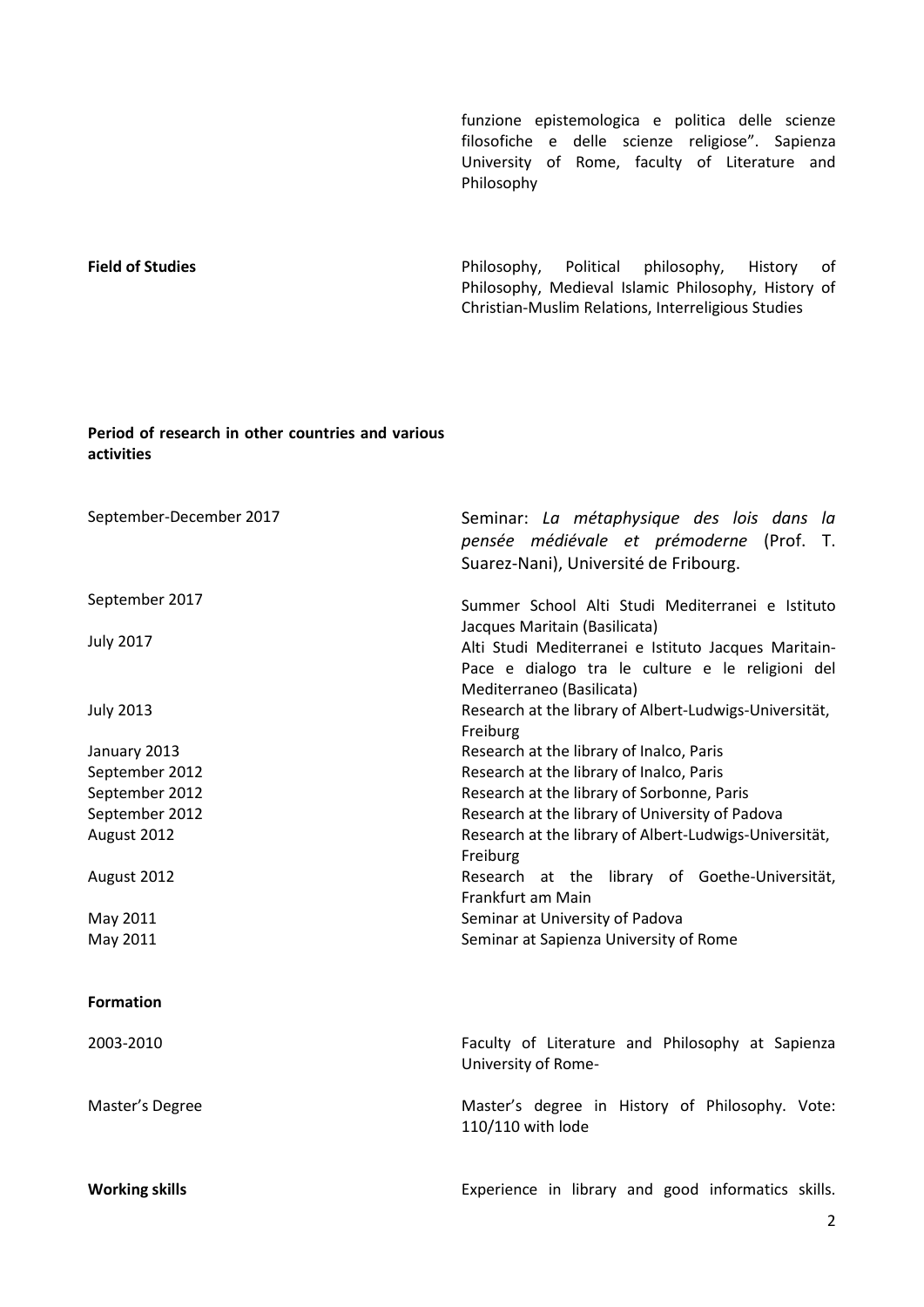Experience in the use of web platform MEDIAWIKI with TAG TEI (Manuscript digitation, both diplomatic and reviewed) **Languages** First language and the Italian series of the Italian Other languages **English: B2** German: B1.1 French: reading, listening Spanish: reading, listening Classical Arabic: reading, writing Latin: reading Greek: reading **Artistic skills** Good writing skill (article), creative writing and synthesis. Amateur photographer. I have developed a passion for literature, cinema and music

## **Publications**

**1** "Alcune considerazioni sull'ermeneutica di Leo Strauss", in *Per la filosofia*, 2011, XXVIII, 81, pp. 111-122.

**2** "Filosofia islamica e storia della filosofia. Un problema di tempo", in *Rivista degli studi orientali*, 2011, LXXXIV, pp. 431-438.

**3** "La similitudine nella letteratura classica persiana e nel dolce stil novo" in collaborazione con il Prof. Iman Mansub Basiri, revisionato dal Prof. Carlo Saccone in [www.archivindomed.altervista.org](http://www.archivindomed.altervista.org/) **4** "La prigionia e la salvezza dell'anima da Avicenna a Suhrawardī: quali fonti?" in *Doctor Virtualis*

2013, XII, pp. 117-133.

**5** "Historiography and New Religious Movements: the Case of Modern Italian Witchcraft", in *Relegere*, 2013, III, 2, pp. 265-283.

**6** "Ermeneutica della Legge e ruolo politico del giurista in al-Fārābī", in *Rivista degli studi orientali*, 2014, LXXXVII, pp. 177-199.

**7** "L'illuminismo esoterico religioso medievale: Leo Strauss interprete di al-Farabi", in *Doctor Virtualis*, 2015, XIII, pp. 119-133.